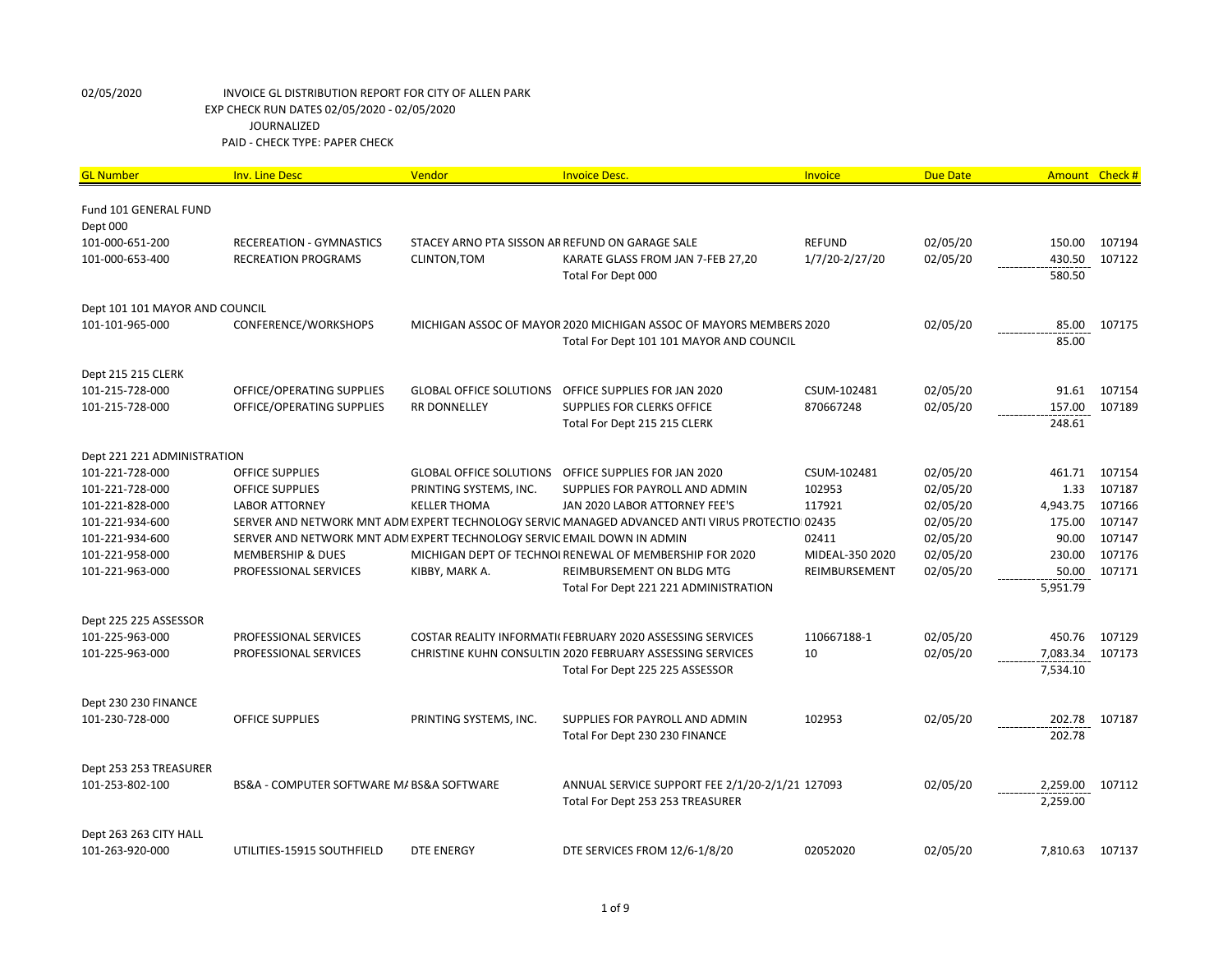| <b>GL Number</b>               | <b>Inv. Line Desc</b>                                      | Vendor                                          | <b>Invoice Desc.</b>                                                                          | Invoice                     | <b>Due Date</b> | Amount Check # |        |
|--------------------------------|------------------------------------------------------------|-------------------------------------------------|-----------------------------------------------------------------------------------------------|-----------------------------|-----------------|----------------|--------|
| 101-263-931-000                | <b>BUILDING MAINTENANCE CITY HAICINTAS CORPORATION-300</b> |                                                 | RUG SERVICES FOR CITY HALL & POLICE DEPT 1 4040983118                                         |                             | 02/05/20        | 133.53         | 107119 |
| 101-263-931-000                | <b>BUILDING MAINTENANCE CITY HAICINTAS CORPORATION-300</b> |                                                 | RUG SERVICES FOR CITY HAL & POLICE DEPT 2/ 4041590918                                         |                             | 02/05/20        | 133.53         | 107119 |
| 101-263-931-000                | <b>BUILDING MAINTENANCE</b>                                |                                                 | JOHN'S LANDSCAPING & SNO SNOW REMOVAL AND SALTING FOR CITY HALL 22354                         |                             | 02/05/20        | 2,275.00       | 107163 |
| 101-263-931-000                | <b>BUILDING MAINTENANCE</b>                                | <b>VETERANS CLEANING</b>                        | JAN 2020 CLEANING SERVICES CITY HALL                                                          | 20-1001                     | 02/05/20        | 1,960.00       | 107205 |
| 101-263-931-000                | <b>BUILDING MAINTENANCE</b>                                | <b>VETERANS CLEANING</b>                        | JAN 2020 CLEANING SERVICES DPS DEPT                                                           | 20-2601                     | 02/05/20        | 480.00         | 107205 |
|                                |                                                            |                                                 | Total For Dept 263 263 CITY HALL                                                              |                             |                 | 12,792.69      |        |
| Dept 277 CABLE/IT              |                                                            |                                                 |                                                                                               |                             |                 |                |        |
| 101-277-934-500                |                                                            |                                                 | CABLE IT SERVICES 1/5/20-1/11/2( EXPERT TECHNOLOGY SERVIC WEEKLY CONTRACT SUPPORT 1/5-1/18/20 | 02442                       | 02/05/20        | 1,280.00       | 107147 |
|                                |                                                            |                                                 | Total For Dept 277 CABLE/IT                                                                   |                             |                 | 1,280.00       |        |
| Dept 305 305 POLICE DEPARTMENT |                                                            |                                                 |                                                                                               |                             |                 |                |        |
| 101-305-729-000                | K-9 SUPPLIES                                               | CAHILL VETERINARY HOSPITA VET SERVICES FOR ENZO |                                                                                               | 113664                      | 02/05/20        | 80.00          | 107114 |
| 101-305-729-000                | K-9 SUPPLIES                                               | CAHILL VETERINARY HOSPITA VET SERVICES FOR ENZO |                                                                                               | 113520                      | 02/05/20        | 342.24         | 107114 |
| 101-305-801-000                | ANIMAL CONTROL                                             | <b>CITY OF WYANDOTTE</b>                        | CENTRAL ANIMAL CONTROL SERVICES 10/1-12, ANIMAL CONTROL                                       |                             | 02/05/20        | 11,838.55      | 107121 |
| 101-305-805-000                | <b>VEHICLE TOWING</b>                                      | <b>CITY TOWING</b>                              | 75 VEHICLE AND 9 PERSONAL PROP TOWED 1/ 1/16-1/31/20                                          |                             | 02/05/20        | 12,915.00      | 107120 |
| 101-305-805-000                | <b>VEHICLE TOWING</b>                                      | <b>CITY TOWING</b>                              | 43 VEHICLE TOWED BY POLICE, 3 PERSONAL 1/ 1/120-1/15/20                                       |                             | 02/05/20        | 6,830.00       | 107120 |
| 101-305-807-000                | <b>CENTRAL DISPATCH</b>                                    | <b>CITY OF WYANDOTTE</b>                        | CENTRRAL DISPATCH 10/1-12/31/19                                                               | <b>DISPATCH</b>             | 02/05/20        | 41,154.90      | 107121 |
| 101-305-853-000                | <b>TELEPHONE</b>                                           |                                                 | AMERICAN MESSAGING LLC CHAPLAIN PAGER SERVICES 1/15-2/14/20                                   | Z1319539UA                  | 02/05/20        | 16.38          | 107106 |
| 101-305-853-000                | <b>TELEPHONE</b>                                           | <b>VERIZON WIRELESS</b>                         | POLICE SERVICES 12/11/19-1/10/20                                                              | 9846103565                  | 02/05/20        | 724.19         | 107203 |
| 101-305-939-000                | <b>VEHICLE MAINTENANCE</b>                                 | BELLE TIRE DISTRIBUTORS IN ALIGNMENT SERVICES   |                                                                                               | 34591660                    | 02/05/20        | 55.00          | 107110 |
| 101-305-939-000                | <b>VEHICLE MAINTENANCE</b>                                 | <b>GLENDALE AUTO VALUE</b>                      | <b>PARTS</b>                                                                                  | 359-183541                  | 02/05/20        | 93.24          | 107153 |
| 101-305-939-000                | <b>VEHICLE MAINTENANCE</b>                                 | <b>GLENDALE AUTO VALUE</b>                      | <b>PARTS</b>                                                                                  | 359-183755                  | 02/05/20        | 7.89           | 107153 |
| 101-305-939-000                | <b>VEHICLE MAINTENANCE</b>                                 | <b>GLENDALE AUTO VALUE</b>                      | PARTS FOR 2015 FORD POLICE                                                                    | 359-183782                  | 02/05/20        | 63.29          | 107153 |
| 101-305-939-000                | <b>VEHICLE MAINTENANCE</b>                                 | SAFETY-KLEEN                                    | <b>SUPPLIES</b>                                                                               | 82031912-190691964802/05/20 |                 | 69.87          | 107190 |
| 101-305-939-000                | <b>VEHICLE MAINTENANCE</b>                                 | <b>VILLAGE FORD</b>                             | <b>PARTS</b>                                                                                  | 431177                      | 02/05/20        | 139.60         | 107206 |
| 101-305-945-000                | <b>EQUIPMENT</b>                                           | <b>ACME SPORTS INC</b>                          | <b>EQUIPMENT FOR POLICE DEPT</b>                                                              | 37825                       | 02/05/20        | 115.99         | 107103 |
| 101-305-958-000                | <b>MEMBERSHIP &amp; DUES</b>                               | FRANCO, CHRISTOPHER                             | REIMBURSEMENT FOR K-9 ASSOCIATION DUES REIMBURSEMENT                                          |                             | 02/05/20        | 25.00          | 107149 |
| 101-305-961-000                | POL. TRAIN-ACT 302 ST. GRANT                               |                                                 | EASTERN MICHIGAN UNIV/ACSTAFF & COMMAND FOR SGT FELTZ                                         | S3307837                    | 02/05/20        | 3,250.00       | 107144 |
| 101-305-961-000                | POL. TRAIN-ACT 302 ST. GRANT                               | TACTICAL ENCOUTER INC                           | PATROL RIFLE INSTRUCTOR CLASS OFC WINGEF 2020-7                                               |                             | 02/05/20        | 600.00         | 107197 |
|                                |                                                            |                                                 | Total For Dept 305 305 POLICE DEPARTMENT                                                      |                             |                 | 78,321.14      |        |
| Dept 340 340 FIRE DEPARTMENT   |                                                            |                                                 |                                                                                               |                             |                 |                |        |
| 101-340-757-500                | <b>RESCUE SUPPLIES</b>                                     | J & B MEDICAL SUPPLY, INC. RESCUE SUPPLIES      |                                                                                               | 6013456                     | 02/05/20        | 298.00         | 107161 |
| 101-340-853-000                | <b>TELEPHONE</b>                                           | <b>COMCAST</b>                                  | <b>FIRE SERVICES</b>                                                                          | 8529101680173474 F          | 02/05/20        | 264.85         | 107125 |
| 101-340-853-000                | <b>TELEPHONE</b>                                           | <b>VERIZON WIRELESS</b>                         | FIRE SERVICES 12/11/19-1/10/20                                                                | 9846013670                  | 02/05/20        | 96.06          | 107202 |
| 101-340-920-000                | UTILITIES- 6730 ROOSEVELT                                  | <b>DTE ENERGY</b>                               | DTE SERVICES FROM 12/6-1/8/20                                                                 | 02052020                    | 02/05/20        | 1,562.45       | 107137 |
| 101-340-931-000                | <b>BUILDING MAINTENANCE</b>                                | PRINCIPAL PLUMBING                              | SERVICES FOR FIRE DEPT REST ROOMS                                                             | 01282020                    | 02/05/20        | 150.00         | 107186 |
| 101-340-931-000                | <b>BUILDING MAINTENANCE</b>                                | <b>ROSE PEST SOLUTIONS</b>                      | <b>BLDG MNT</b>                                                                               | 10574826                    | 02/05/20        | 52.00          | 107188 |
| 101-340-934-000                | <b>EQUIPMENT MAINTENANCE</b>                               | CONSOLIDATED FLEET SERVIC EQUIPMENT MNT         |                                                                                               | 202MY0014                   | 02/05/20        | 948.25         | 107126 |
| 101-340-934-000                | <b>EQUIPMENT MAINTENANCE</b>                               | PHILIPS HEALTHCARE                              | <b>EQUIPMENT MNT</b>                                                                          | 935939728                   | 02/05/20        | 1,515.58       | 107184 |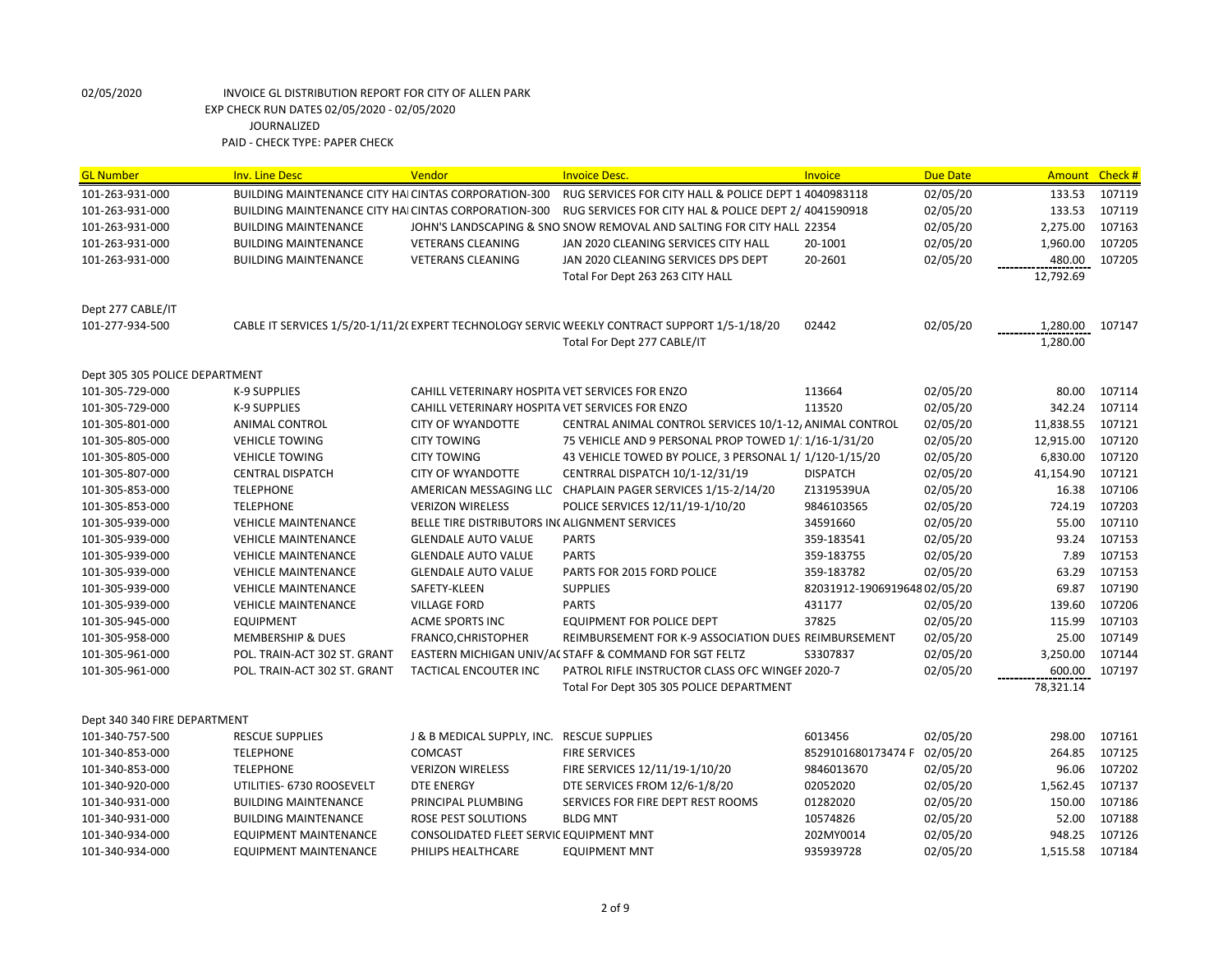| <b>GL Number</b>                          | <b>Inv. Line Desc</b>                              | Vendor                                           | <b>Invoice Desc.</b>                                     | Invoice                     | <b>Due Date</b> | Amount    | Check # |
|-------------------------------------------|----------------------------------------------------|--------------------------------------------------|----------------------------------------------------------|-----------------------------|-----------------|-----------|---------|
| 101-340-934-000                           | <b>EQUIPMENT MAINTENANCE</b>                       | PHILIPS HEALTHCARE                               | <b>EQUIPMENT MNT</b>                                     | 938044088                   | 02/05/20        | 1,515.58  | 107184  |
| 101-340-934-500                           | <b>COMPUTER BREAK-FIX</b>                          |                                                  | EXPERT TECHNOLOGY SERVIC COMPUTER SERVICES FOR FIRE DEPT | 02412                       | 02/05/20        | 810.00    | 107147  |
| 101-340-939-000                           | <b>VEHICLE MAINTENANCE</b>                         | <b>KNOX COMPANY</b>                              | VEHICLE MNT FIRE DEPT                                    | INV01987324                 | 02/05/20        | 2,224.00  | 107172  |
| 101-340-939-000                           | <b>VEHICLE MAINTENANCE</b>                         | SAFETY-KLEEN                                     | <b>SUPPLIES</b>                                          | 82031912-190691964802/05/20 |                 | 69.87     | 107190  |
| 101-340-960-000                           | <b>EDUCATION &amp; TRAINING</b>                    |                                                  | EASTERN MICHIGAN UNIVERS STAFF & COMMAN FOR SGT MCLAURIN | S3307846                    | 02/05/20        | 3,250.00  | 107145  |
|                                           |                                                    |                                                  | Total For Dept 340 340 FIRE DEPARTMENT                   |                             |                 | 12,756.64 |         |
|                                           |                                                    |                                                  |                                                          |                             |                 |           |         |
| Dept 445 445 DEPARTMENT OF PUBLIC SERVICE |                                                    |                                                  |                                                          |                             |                 |           |         |
| 101-445-920-000                           | UTILITIES 10777 PELHAM                             | <b>DTE ENERGY</b>                                | DTE SERVICES FROM 12/6-1/8/20                            | 02052020                    | 02/05/20        | 618.12    | 107137  |
| 101-445-920-000                           | UTILITIES GARAGE APT R                             | <b>DTE ENERGY</b>                                | GAS SERVICES APT R 12/3-1/2/20                           | 02052020                    | 02/05/20        | 972.40    | 107141  |
| 101-445-926-000                           | UTILITES 16430 ECORSE                              | <b>DTE ENERGY</b>                                | DTE SERVICES FROM 12/6-1/8/20                            | 02052020                    | 02/05/20        | 143.94    | 107137  |
| 101-445-926-000                           | STREET LIGHTING- 15501 PHILOMI DTE ENERGY          |                                                  | STREETLIGHTS SERVICES 12/5-1/3/20                        | 02052020                    | 02/05/20        | 1,452.19  | 107140  |
| 101-445-931-000                           | <b>BUILDING MAINTENANCE</b>                        | <b>SAM'S CLUB DIRECT</b>                         | SUPPLIES FOR JAN 2020                                    | <b>JAN 2020</b>             | 02/05/20        | 199.98    | 107191  |
| 101-445-939-000                           | <b>VEHICLE MAINTENANCE</b>                         | <b>CERTIFIED ALIGNMENT &amp; SUS PARTS</b>       |                                                          | W58623                      | 02/05/20        | 463.00    | 107118  |
| 101-445-939-000                           | <b>VEHICLE MAINTENANCE</b>                         | FLEETPRIDE, INC.                                 | <b>PARTS</b>                                             | 44925187                    | 02/05/20        | 197.94    | 107148  |
| 101-445-939-000                           | <b>VEHICLE MAINTENANCE</b>                         |                                                  | MICHIGAN WIDE AUTO GLAS! LABOR & SERVICES ON VAN REPAIR  | MWA0007301                  | 02/05/20        | 160.00    | 107177  |
| 101-445-939-000                           | <b>VEHICLE MAINTENANCE</b>                         | SAFETY-KLEEN                                     | <b>SUPPLIES</b>                                          | 82031912-190691964802/05/20 |                 | 69.87     | 107190  |
| 101-445-939-000                           | <b>VEHICLE MAINTENANCE</b>                         | <b>TAYLOR CHEVROLET</b>                          | <b>PARTS</b>                                             | 282176CVR                   | 02/05/20        | 977.09    | 107198  |
| 101-445-939-000                           | <b>VEHICLE MAINTENANCE</b>                         | TREDROC TIRE ALLEN PARK 7: PARTS                 |                                                          | 7360063887                  | 02/05/20        | 102.38    | 107200  |
| 101-445-939-000                           | <b>VEHICLE MAINTENANCE</b>                         | TREDROC TIRE ALLEN PARK 7: PARTS                 |                                                          | 7360063927                  | 02/05/20        | 102.38    | 107200  |
| 101-445-939-000                           | <b>VEHICLE MAINTENANCE</b>                         | <b>VILLAGE FORD</b>                              | <b>PARTS</b>                                             | 194712                      | 02/05/20        | 490.00    | 107206  |
| 101-445-939-000                           | <b>VEHICLE MAINTENANCE</b>                         | <b>VILLAGE FORD</b>                              | <b>PARTS</b>                                             | 432886                      | 02/05/20        | 116.64    | 107206  |
|                                           |                                                    |                                                  | Total For Dept 445 445 DEPARTMENT OF PUBLIC SERVICE      |                             |                 | 6,065.93  |         |
|                                           |                                                    |                                                  |                                                          |                             |                 |           |         |
| Dept 707 707 PARKS & REC                  |                                                    |                                                  |                                                          |                             |                 |           |         |
| 101-707-728-000                           | <b>OFFICE SUPPLIES</b>                             | <b>KEY AWARDS</b>                                | NAME PLATES COMM CENTER                                  | 5570A                       | 02/05/20        | 12.00     | 107168  |
| 101-707-784-000                           | <b>PARK SERVICES</b>                               | PIONEER MANUFACTURING C SUPPLIES FOR PARKS & REC |                                                          | INV748653                   | 02/05/20        | 898.50    | 107185  |
| 101-707-920-000                           | UTILITIES 6295 WINONA                              | <b>DTE ENERGY</b>                                | DTE SERVICES FROM 12/6-1/8/20                            | 02052020                    | 02/05/20        | 255.00    | 107137  |
| 101-707-939-000                           | <b>VEHICLE MAINTENANCE</b>                         | SAFETY-KLEEN                                     | <b>SUPPLIES</b>                                          | 82031912-190691964802/05/20 |                 | 69.87     | 107190  |
| 101-707-939-000                           | <b>VEHICLE MAINTENANCE</b>                         | TREDROC TIRE ALLEN PARK 7: PARTS & LABOR         |                                                          | 7360063886                  | 02/05/20        | 235.93    | 107200  |
| 101-707-960-000                           | <b>GENERAL EDUCATION/TUITION RE FULTON, ROBERT</b> |                                                  | REIMBURSEMENT FOR MILEAGE 1/28/20-1/29, REIMBURSEMENT    |                             | 02/05/20        | 74.90     | 107151  |
|                                           |                                                    |                                                  | Total For Dept 707 707 PARKS & REC                       |                             |                 | 1,546.20  |         |
| Dept 751 751 COMMUNITY CENTER             |                                                    |                                                  |                                                          |                             |                 |           |         |
| 101-751-757-000                           | <b>OPERATING SUPPLIES</b>                          | <b>CORRIGAN OIL CO</b>                           | PROPANE EXCHANGE ICE ARENA                               | 0389216-IN                  | 02/05/20        | 95.00     | 107128  |
| 101-751-757-000                           | <b>OPERATING SUPPLIES</b>                          | <b>CORRIGAN OIL CO</b>                           | PROPANE #33 EXCHANGE                                     | 0390823-IN                  | 02/05/20        | 57.00     | 107128  |
| 101-751-757-000                           | <b>OPERATING SUPPLIES</b>                          | GORDON FOOD SERV.                                | <b>SUPPLIES PARKS &amp; REC</b>                          | 846153286                   | 02/05/20        | 164.88    | 107155  |
| 101-751-757-000                           | <b>OPERATING SUPPLIES</b>                          | GORDON FOOD SERV.                                | <b>CREDIT FOR RETURN SUPPLIES</b>                        | 10813143                    | 02/05/20        | (295.55)  | 107155  |
| 101-751-757-000                           | <b>OPERATING SUPPLIES</b>                          | GORDON FOOD SERV.                                | <b>SUPPLIES FOR PARKS &amp; REC</b>                      | 846153754                   | 02/05/20        | 204.28    | 107155  |
| 101-751-757-000                           | <b>OPERATING SUPPLIES</b>                          | GORDON FOOD SERV.                                | <b>SUPPLIES FOR PARKS &amp; REC</b>                      | 846153718                   | 02/05/20        | 133.26    | 107155  |
| 101-751-757-000                           | <b>OPERATING SUPPLIES</b>                          | <b>GORDON FOOD SERV.</b>                         | <b>SUPPLIES FOR PARKS &amp; REC</b>                      | 846153828                   | 02/05/20        | 117.42    | 107155  |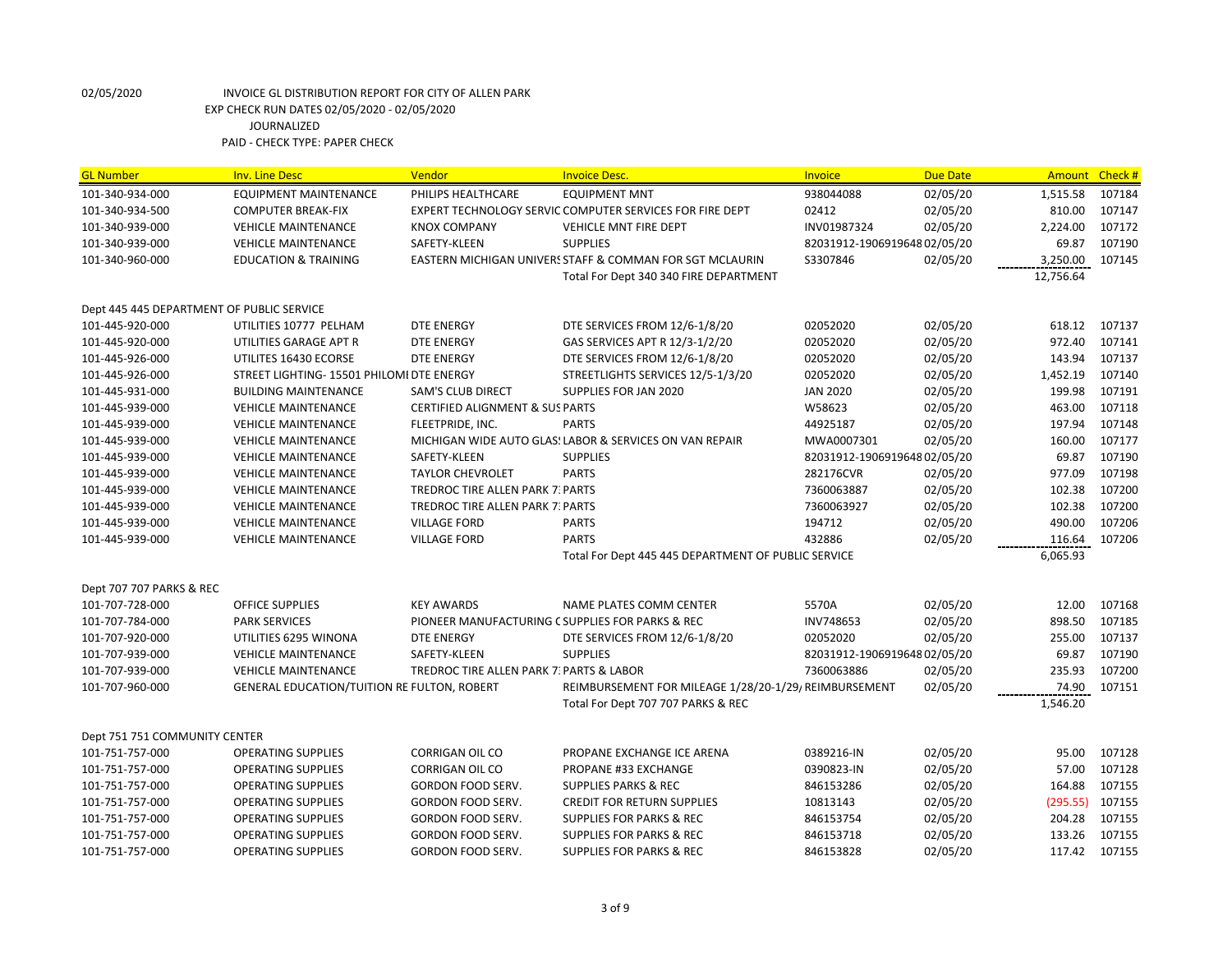| <b>GL Number</b>                | <b>Inv. Line Desc</b>                                                           | Vendor                      | <b>Invoice Desc.</b>                                   | <b>Invoice</b>  | <b>Due Date</b> | <b>Amount</b> | Check# |
|---------------------------------|---------------------------------------------------------------------------------|-----------------------------|--------------------------------------------------------|-----------------|-----------------|---------------|--------|
| 101-751-757-000                 | <b>OPERATING SUPPLIES</b>                                                       | <b>GORDON FOOD SERV.</b>    | <b>SUPPLIES FOR PARKS &amp; REC</b>                    | 846153824       | 02/05/20        | 47.97         | 107155 |
| 101-751-757-000                 | <b>OPERATING SUPPLIES</b>                                                       | <b>SAM'S CLUB DIRECT</b>    | <b>SUPPLIES FOR JAN 2020</b>                           | <b>JAN 2020</b> | 02/05/20        | 112.84        | 107191 |
| 101-751-920-000                 | <b>UTILITIES</b>                                                                | <b>ALLEN PARK WATER</b>     | WATER BILL SERIVCES COMM CTR 12/1-1/1/20 401-WH158-00  |                 | 02/05/20        | 1,865.55      | 107108 |
| 101-751-920-000                 | UTILITIES COMM CENTER                                                           | <b>DTE ENERGY</b>           | STREETLIGHTS SERVICES 12/5-1/3/20                      | 02052020        | 02/05/20        | 10,528.98     | 107140 |
| 101-751-931-000                 | <b>BUILDING MAINTENANCE</b>                                                     |                             | NETWORK SERVICES COMPAI SUPPLIES FOR PARKS & REC       | 6634095-00      | 02/05/20        | 703.94        | 107182 |
| 101-751-931-000                 | <b>BUILDING MAINTENANCE</b>                                                     | <b>ORKIN</b>                | COMM CENTER SERVICES FOR JAN 2020                      | 189354486       | 02/05/20        | 80.03         | 107183 |
| 101-751-934-000                 | <b>EQUIPMENT MAINTENANCE</b>                                                    | CAMFIL USA INC LIVONIA      | AIR FILTERS FOR COMM CTR                               | 30132576        | 02/05/20        | 276.48        | 107115 |
| 101-751-934-000                 | <b>EQUIPMENT MAINTENANCE</b>                                                    | <b>HAYES PRECISION INC</b>  | <b>BALDE SHARPENING</b>                                | 8705            | 02/05/20        | 30.50         | 107159 |
|                                 |                                                                                 |                             | Total For Dept 751 751 COMMUNITY CENTER                |                 |                 | 14,122.58     |        |
| Dept 803 HISTORICAL             |                                                                                 |                             |                                                        |                 |                 |               |        |
| 101-803-920-000                 | <b>UTILITIES</b>                                                                | <b>ALLEN PARK WATER</b>     | WATER BILLS SERVICES FOR HISTORICAL 10/1-1340-EN155-04 |                 | 02/05/20        | 59.25         | 107108 |
| 101-803-920-000                 | UTILITIES HISTORICAL                                                            | <b>DTE ENERGY</b>           | DTE SERVICES FROM 12/6-1/8/20                          | 02052020        | 02/05/20        | 54.56         | 107137 |
|                                 |                                                                                 |                             | Total For Dept 803 HISTORICAL                          |                 |                 | 113.81        |        |
|                                 |                                                                                 |                             |                                                        |                 |                 |               |        |
|                                 |                                                                                 |                             | Total For Fund 101 GENERAL FUND                        |                 |                 | 143,860.77    |        |
| Fund 202 MAJOR STREET FUND      |                                                                                 |                             |                                                        |                 |                 |               |        |
| Dept 475 475 TRAFFIC SERVICES   |                                                                                 |                             |                                                        |                 |                 |               |        |
| 202-475-703-050                 | INTERFUND LABOR/EQUIP - TRAFF WAYNE COUNTY - ACCTS. RECTRAFFIC SIGNAL MNT 12/19 |                             |                                                        | 301540          | 02/05/20        | 467.69        | 107207 |
|                                 |                                                                                 |                             | Total For Dept 475 475 TRAFFIC SERVICES                |                 |                 | 467.69        |        |
|                                 |                                                                                 |                             |                                                        |                 |                 |               |        |
| Dept 478 WINTER MAINTENANCE     |                                                                                 |                             |                                                        |                 |                 |               |        |
| 202-478-757-000                 | <b>OPERATING SUPPLIES</b>                                                       | <b>DETROIT SALT COMPANY</b> | <b>ROCK SALT SUPPLIES</b>                              | S120-04015      | 02/05/20        | 5,560.22      | 107132 |
|                                 |                                                                                 |                             | Total For Dept 478 WINTER MAINTENANCE                  |                 |                 | 5,560.22      |        |
| Dept 479 PRESERVATION - STREETS |                                                                                 |                             |                                                        |                 |                 |               |        |
| 202-479-757-000                 | <b>OPERATING SUPPLIES</b>                                                       | AJAX MATERIALS CORP.        | <b>SUPPLIES FOR DPS</b>                                | 246460          | 02/05/20        | 1,150.00      | 107104 |
| 202-479-757-000                 | <b>OPERATING SUPPLIES</b>                                                       | AJAX MATERIALS CORP.        | <b>SUPPLIES FOR DPS</b>                                | 246517          | 02/05/20        | 862.50        | 107104 |
| 202-479-820-000                 | ENGINEERING                                                                     | C.E. RAINES COMPANY         | JOB AP-129 SURVEING SERV ALLEN ROAD BRIDI 16610        |                 | 02/05/20        | 2,301.00      | 107116 |
| 202-479-820-000                 | ENGINEERING                                                                     | C.E. RAINES COMPANY         | JOB AP-109 SURVEYING SERV PARK AVE PAVEN 16605         |                 | 02/05/20        | 7,002.53      | 107116 |
| 202-479-820-000                 | ENGINEERING                                                                     | C.E. RAINES COMPANY         | JOB AP-109 SURVEYING SERVICES PARK AVE PA 16604        |                 | 02/05/20        | 1,524.00      | 107116 |
| 202-479-820-000                 | ENGINEERING                                                                     | C.E. RAINES COMPANY         | JOB AP-15 SURVEYING SERVICES ACT 51 HIGHV 16602        |                 | 02/05/20        | 324.00        | 107116 |
|                                 |                                                                                 |                             | Total For Dept 479 PRESERVATION - STREETS              |                 |                 | 13,164.03     |        |
|                                 |                                                                                 |                             |                                                        |                 |                 |               |        |
|                                 |                                                                                 |                             | Total For Fund 202 MAJOR STREET FUND                   |                 |                 | 19,191.94     |        |
| Fund 203 LOCAL STREET FUND      |                                                                                 |                             |                                                        |                 |                 |               |        |
| Dept 478 WINTER MAINTENANCE     |                                                                                 |                             |                                                        |                 |                 |               |        |
| 203-478-757-000                 | <b>OPERATING SUPPLIES</b>                                                       | DETROIT SALT COMPANY        | <b>ROCK SALT SUPPLIES</b>                              | S120-04015      | 02/05/20        | 5,560.23      | 107132 |
|                                 |                                                                                 |                             | Total For Dept 478 WINTER MAINTENANCE                  |                 |                 | 5,560.23      |        |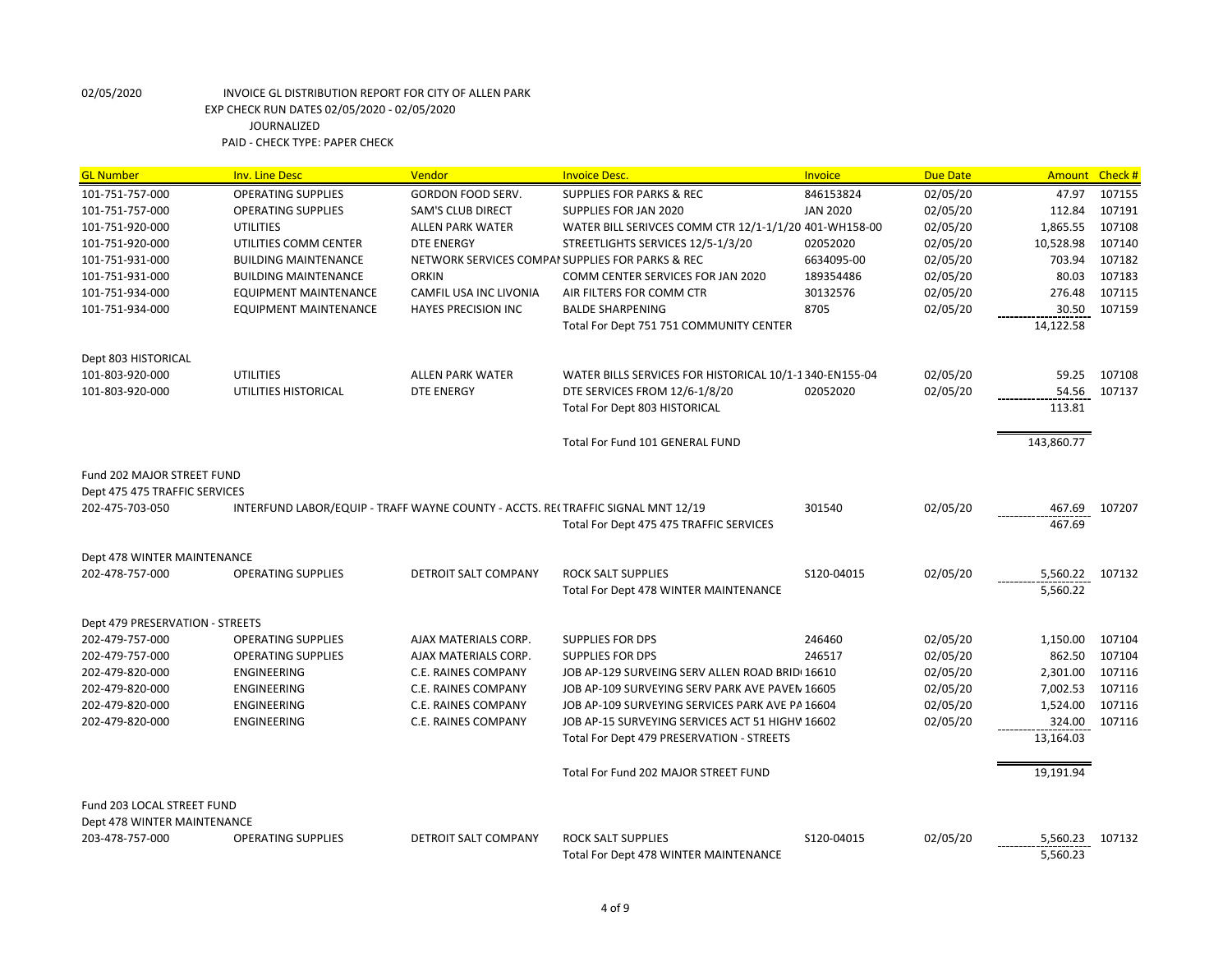| <b>GL Number</b>                  | <b>Inv. Line Desc</b>                    | Vendor                                               | <b>Invoice Desc.</b>                                      | <b>Invoice</b> | <b>Due Date</b> |           | Amount Check # |
|-----------------------------------|------------------------------------------|------------------------------------------------------|-----------------------------------------------------------|----------------|-----------------|-----------|----------------|
|                                   |                                          |                                                      |                                                           |                |                 |           |                |
| Dept 479 PRESERVATION - STREETS   |                                          |                                                      |                                                           |                |                 |           |                |
| 203-479-757-000                   | <b>OPERATING SUPPLIES</b>                | AJAX MATERIALS CORP.                                 | SUPPLIES FOR DPS                                          | 246460         | 02/05/20        | 1,150.00  | 107104         |
| 203-479-757-000                   | <b>OPERATING SUPPLIES</b>                | AJAX MATERIALS CORP.                                 | <b>SUPPLIES FOR DPS</b>                                   | 246517         | 02/05/20        | 862.50    | 107104         |
| 203-479-801-220                   | PROF'L SERVICES - TREES                  | T-N-T TREE SERVICE INC                               | REMOVAL & CLEAN UP OF TREE ON REECK RD 600218             |                | 02/05/20        | 3,825.00  | 107196         |
| 203-479-801-220                   | <b>PROF'L SERVICES -TREES</b>            | T-N-T TREE SERVICE INC                               | REMOVAL & CLEAN UP OF TREE ON BUCKINGH 600212             |                | 02/05/20        | 1,600.00  | 107196         |
| 203-479-801-220                   | PROF'L SERVICES - TREES                  | T-N-T TREE SERVICE INC                               | REMOVAL & CLEAN UP OF TREE ON MELBOURI 600216             |                | 02/05/20        | 1,543.75  | 107196         |
| 203-479-801-220                   | PROF'L SERVICES - TREES                  | T-N-T TREE SERVICE INC                               | REMOVAL & CLEAN UP OF TREE FOR PHILOMEI 600214            |                | 02/05/20        | 1,800.00  | 107196         |
| 203-479-801-220                   | <b>PROF'L SERVICES -TREES</b>            | T-N-T TREE SERVICE INC                               | REMOVAL OF TREE & CLEAN UP LARME                          | 600220         | 02/05/20        | 1,500.00  | 107196         |
| 203-479-801-220                   | <b>PROF'L SERVICES - TREES</b>           | T-N-T TREE SERVICE INC                               | TREE REMOVAL & CLEANUP QUANDT, VINE, KEN 60022            |                | 02/05/20        | 2,325.00  | 107196         |
|                                   |                                          |                                                      | Total For Dept 479 PRESERVATION - STREETS                 |                |                 | 14,606.25 |                |
| Dept 483 ADMINISTRATION - STREETS |                                          |                                                      |                                                           |                |                 |           |                |
| 203-483-820-000                   | ENGINEERING                              | C.E. RAINES COMPANY                                  | JOB AP-125 SURVEYING SERVICES THOMAS AVI 16608            |                | 02/05/20        | 4,698.00  | 107116         |
| 203-483-820-000                   | ENGINEERING                              | C.E. RAINES COMPANY                                  | JOB AP-107 SURVEYING SERVICES MCLAIN AVE 16603            |                | 02/05/20        | 3,985.88  | 107116         |
|                                   |                                          |                                                      | Total For Dept 483 ADMINISTRATION - STREETS               |                |                 | 8,683.88  |                |
|                                   |                                          |                                                      |                                                           |                |                 |           |                |
|                                   |                                          |                                                      | Total For Fund 203 LOCAL STREET FUND                      |                |                 | 28,850.36 |                |
| Fund 249 BUILDING FUND            |                                          |                                                      |                                                           |                |                 |           |                |
| Dept 000                          |                                          |                                                      |                                                           |                |                 |           |                |
| 249-000-607-000                   |                                          | FEES REVENUE 154.00-15% = 130. ALLPOINT CONSTRUCTION | CANCELLED PERMIT PB119158                                 | <b>REFUND</b>  | 02/05/20        | 130.90    | 107105         |
| 249-000-607-000                   | <b>FEES REVENUE</b>                      | HERNANDEZ, JOHN                                      | REFUND ON CANC INSPECTION                                 | <b>REFUND</b>  | 02/05/20        | 175.00    | 107160         |
|                                   |                                          |                                                      | Total For Dept 000                                        |                |                 | 305.90    |                |
|                                   |                                          |                                                      |                                                           |                |                 |           |                |
| Dept 371 371 BUILDING DEPARTMENT  |                                          |                                                      |                                                           |                |                 |           |                |
| 249-371-935-000                   | COMPUTER SOFTWARE MAINTEN/ BS&A SOFTWARE |                                                      | ANNUAL SERVICE SUPPORT FEE 2/1/20-2/1/21 127093           |                | 02/05/20        | 4,336.00  | 107112         |
|                                   |                                          |                                                      | Total For Dept 371 371 BUILDING DEPARTMENT                |                |                 | 4,336.00  |                |
|                                   |                                          |                                                      | Total For Fund 249 BUILDING FUND                          |                |                 | 4,641.90  |                |
| Fund 250 DDA OPERATING            |                                          |                                                      |                                                           |                |                 |           |                |
| Dept 000                          |                                          |                                                      |                                                           |                |                 |           |                |
| 250-000-716-000                   | <b>MEDICAL JAN</b>                       | KIBBY, JENNIFER                                      | REIMBURSEMENT FOR JAN & FEB INSURANCE FREIMBURSEMENT      |                | 02/05/20        | 958.82    | 107169         |
| 250-000-718-000                   | <b>OPTICAL JAN</b>                       | KIBBY, JENNIFER                                      | REIMBURSEMENT FOR JAN & FEB INSURANCE F REIMBURSEMENT     |                | 02/05/20        | 13.00     | 107169         |
| 250-000-720-000                   | <b>DENTAL FEB</b>                        | KIBBY, JENNIFER                                      | REIMBURSEMENT FOR JAN & FEB INSURANCE FREIMBURSEMENT      |                | 02/05/20        | 31.00     | 107169         |
| 250-000-801-001                   | <b>LAWN SERVICES</b>                     | KIBBY, JENNIFER                                      | REIMBURSEMENT FOR PETTY CASH                              | REIMBURSEMENT  | 02/05/20        | 2,799.91  | 107169         |
| 250-000-826-000                   | <b>LEGAL SERVICES</b>                    | MILLER & MILLER, P.C.                                | <b>LEGAL SERVICES FOR DEC 2019</b>                        | A-1022020      | 02/05/20        | 1,250.00  | 107178         |
| 250-000-920-000                   | <b>UTILITIES</b>                         | <b>DTE ENERGY</b>                                    | SERVICES 11/2-12/4/19 AT 6543 ALLEN RD                    | 910021109236 N | 02/05/20        | 143.67    | 107134         |
| 250-000-920-000                   | <b>UTILITIES</b>                         | <b>DTE ENERGY</b>                                    | SERVICES 11/1-12/4/19 15500 BEATRICE PARKI 910005331970 N |                | 02/05/20        | 580.91    | 107135         |
| 250-000-920-000                   | <b>UTILITIES</b>                         | <b>DTE ENERGY</b>                                    | PARKING LOT SERVICES AT 5301 ALLEN 11/5-12 910006782213 N |                | 02/05/20        | 100.56    | 107136         |
|                                   |                                          |                                                      |                                                           |                |                 |           |                |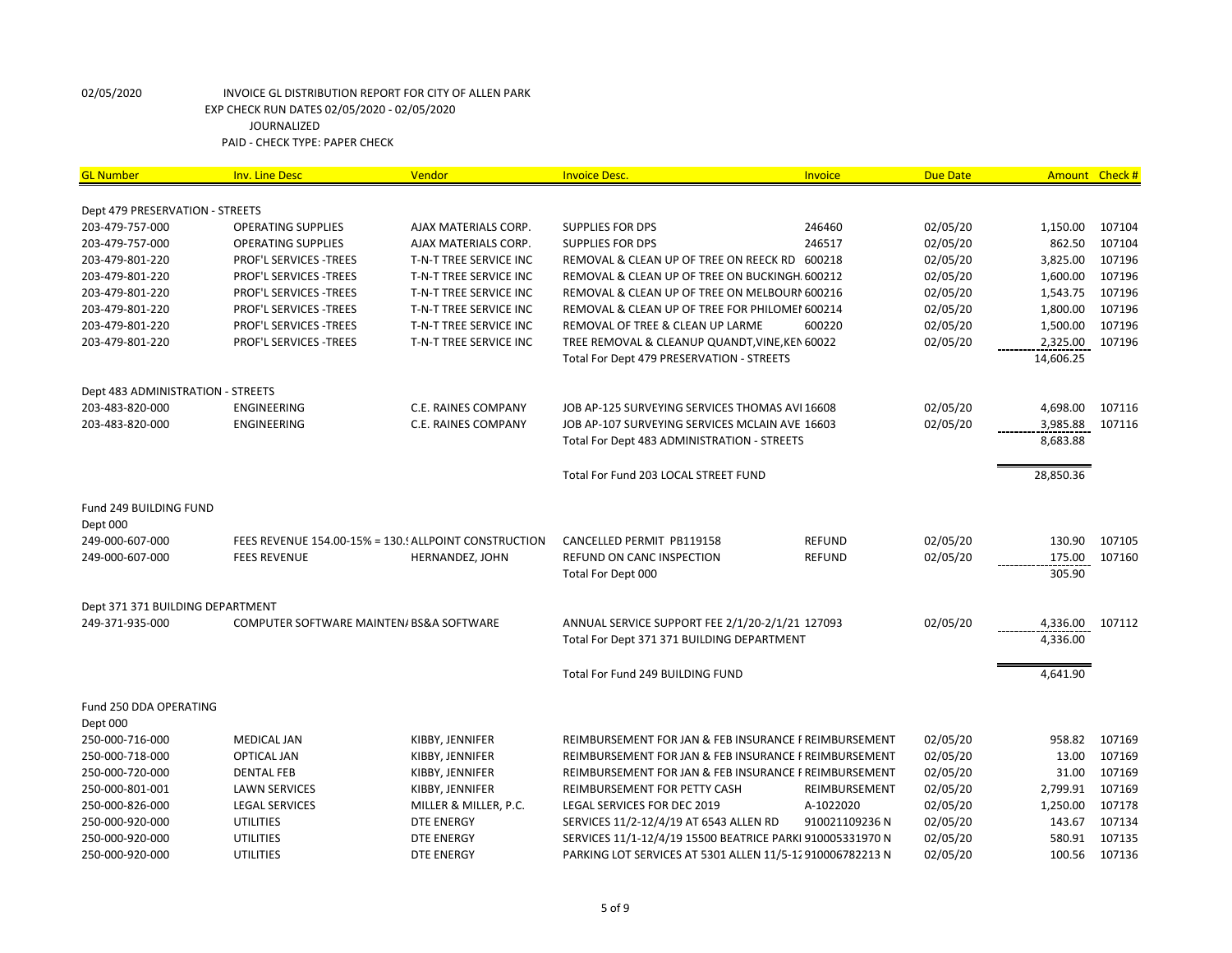| <b>GL Number</b>       | <b>Inv. Line Desc</b>       | Vendor                         | <b>Invoice Desc.</b>                                                | Invoice        | <b>Due Date</b> | <b>Amount</b>    | Check# |
|------------------------|-----------------------------|--------------------------------|---------------------------------------------------------------------|----------------|-----------------|------------------|--------|
| 250-000-931-000        | <b>BUILDING MAINTENANCE</b> | <b>HADDIX ELECTRIC</b>         | PROVIDE MATERIAL & LABOR FOR NOV LIGHT (9829)                       |                | 02/05/20        | 2,645.00         | 107157 |
| 250-000-931-000        | <b>BUILDING MAINTENANCE</b> | <b>HADDIX ELECTRIC</b>         | PROVIDE LABOR & MATERIAL DEC AND SNOWF 9839                         |                | 02/05/20        | 1,628.00         | 107157 |
| 250-000-931-000        | <b>BUILDING MAINTENANCE</b> |                                | JOHN'S LANDSCAPING & SNO DDA OFFICE 2019-2020 SNOW REMOVAL PMT 974  |                | 02/05/20        | 4,592.50         | 107163 |
| 250-000-931-000        | <b>BUILDING MAINTENANCE</b> | KIBBY, JENNIFER                | REIMBURSEMENT FOR PETTY CASH                                        | REIMBURSEMENT  | 02/05/20        | 946.40           | 107169 |
| 250-000-931-000        | <b>BUILDING MAINTENANCE</b> | WISNIEWSKI, ANTONIA            | DDA OFFICE CLEANING 1/3 & 1/17/20                                   | 1/3 & 1/17/20  | 02/05/20        | 80.00            | 107209 |
| 250-000-960-000        | MARKETING/PROMOTIONS        | KIBBY, JENNIFER                | REIMBURSEMENT FOR PETTY CASH                                        | REIMBURSEMENT  | 02/05/20        | 586.47           | 107169 |
| 250-000-962-000        | MISCELLANEOUS               |                                | COBALT COMMUNITY RESEAI SERVICES 360 METRICS REPORT                 | 1087           | 02/05/20        | 885.00           | 107123 |
| 250-000-962-000        | MISCELLANEOUS               | <b>CITY OF ALLEN PARK</b>      | CDBG PROJ CONTRIBUTION ALLEN/PHILOMENE CDBG PROJECT                 |                | 02/05/20        | 5,000.00         | 107124 |
| 250-000-962-000        | MISCELLANEOUS               | DAVEY TREE EXPERT CO           | TRIM QUANDT ALLEY TREE'S                                            | 914282002      | 02/05/20        | 4,500.00         | 107130 |
| 250-000-962-000        | MISCELLANEOUS               |                                | DOWNRIVER PEST CONTROL QUANT ALLEY MNT 1/16/20                      | 01162020       | 02/05/20        | 180.00           | 107133 |
| 250-000-962-000        | MISCELLANEOUS               | KIBBY, JENNIFER                | REIMBURSEMENT FOR FRAUDULENT PR 1/17/1 REIMBURSEMENT                |                | 02/05/20        | 30,022.14        | 107170 |
| 250-000-975-000        | <b>DESIGN COMMITTEE</b>     | HADDIX, STEVE                  | FACADE GRANT REIMBURSEMENT FOR WORK / FACADE GRANT                  |                | 02/05/20        | 2,035.00         | 107158 |
| 250-000-975-000        | <b>DESIGN COMMITTEE</b>     | <b>KYLE ALEF</b>               | FACADE DESIGN ASSISTANCE 6770 ALLEN RD                              | 19014          | 02/05/20        | 250.00           | 107164 |
| 250-000-975-000        | <b>DESIGN COMMITTEE</b>     | KATRINA MARIE GERING           | REIMBURSEMENT OF FACADE GRANT                                       | REIMBURSEMENT  | 02/05/20        | 10,000.00        | 107165 |
| 250-000-975-000        | <b>DESIGN COMMITTEE</b>     | <b>MATEO DIAZ</b>              | FACADE DESIGN ASSITANCE BIG BENS COMIZ O MD201401                   |                | 02/05/20        | 250.00           | 107174 |
|                        |                             |                                | Total For Dept 000                                                  |                |                 | 69,478.38        |        |
|                        |                             |                                | Total For Fund 250 DDA OPERATING                                    |                |                 | 69,478.38        |        |
| Fund 271 LIBRARY       |                             |                                |                                                                     |                |                 |                  |        |
| Dept 000               |                             |                                |                                                                     |                |                 |                  |        |
| 271-000-728-000        | OFFICE SUPPLIES             | <b>GLOBAL OFFICE SOLUTIONS</b> | OFFICE SUPPLIES FOR JAN 2020                                        | CSUM-102481    | 02/05/20        | 120.79           | 107154 |
| 271-000-827-000        | <b>LIBRARY SERVICES</b>     | THE LIBRARY NETWORK            | <b>BASIC FEE SERVICES FOR LIBRARY</b>                               | 65665          | 02/05/20        | 6,972.38         | 107199 |
| 271-000-827-000        | <b>LIBRARY SERVICES</b>     | THE LIBRARY NETWORK            | EXTERANL DATAMAILERS FOR LIBRARY                                    | 65615          | 02/05/20        | 18.31            | 107199 |
| 271-000-828-000        | <b>MATERIALS</b>            | <b>BAKER &amp; TAYLOR</b>      | <b>MATERIALS FOR LIBRARY</b>                                        | 2035049801     | 02/05/20        | 38.38            | 107109 |
| 271-000-828-000        | <b>MATERIALS</b>            | <b>BAKER &amp; TAYLOR</b>      | <b>MATERIALS FOR LIBRARY</b>                                        | 2035038450     | 02/05/20        | 24.27            | 107109 |
| 271-000-828-000        | <b>MATERIALS</b>            | <b>BAKER &amp; TAYLOR</b>      | <b>MATERIALS FOR LIBRARY</b>                                        | 2035062227     | 02/05/20        | 106.00           | 107109 |
| 271-000-828-000        | <b>MATERIALS</b>            | BESTSELLERS AUDIO, LLC         | <b>AUDIOBOOKS FOR LIBRARY</b>                                       | 7630           | 02/05/20        | 319.59           | 107111 |
| 271-000-920-000        | UTILITIES 8100 ALLEN RD     | <b>DTE ENERGY</b>              | DTE SERVICES FROM 12/6-1/8/20                                       | 02052020       | 02/05/20        | 932.26           | 107137 |
|                        |                             |                                | Total For Dept 000                                                  |                |                 | 8,531.98         |        |
|                        |                             |                                | <b>Total For Fund 271 LIBRARY</b>                                   |                |                 | 8,531.98         |        |
| Fund 592 WATER & SEWER |                             |                                |                                                                     |                |                 |                  |        |
| Dept 000               |                             |                                |                                                                     |                |                 |                  |        |
| 592-000-275-000        | 10-WATER                    | MCCABE, MICK                   | UB REFUND FOR ACCOUNT: 230-MC150-88 DO REFUND<br>Total For Dept 000 |                | 02/05/20        | 111.45<br>111.45 | 107181 |
|                        |                             |                                |                                                                     |                |                 |                  |        |
| Dept 600 WATER         |                             |                                |                                                                     |                |                 |                  |        |
| 592-600-745-400        | <b>METER MAINTENANCE</b>    | ETNA SUPPLY COMPANY            | <b>PARTS</b>                                                        | S103349254.001 | 02/05/20        | 379.56           | 107146 |
| 592-600-745-400        | <b>METER MAINTENANCE</b>    | ETNA SUPPLY COMPANY            | <b>SUPPLIES</b>                                                     | S103374245.001 | 02/05/20        | 2,160.00         | 107146 |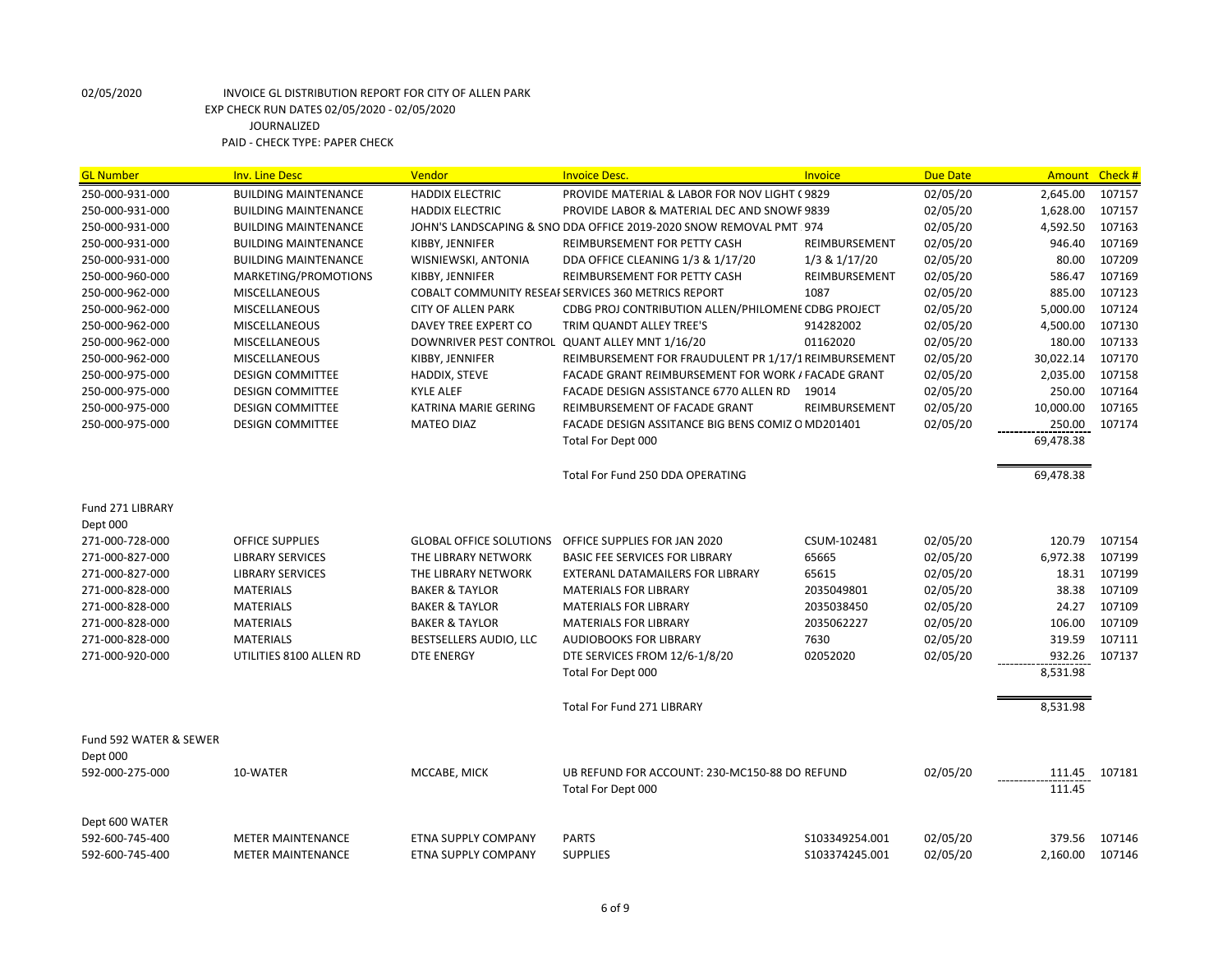| <b>GL Number</b>             | <b>Inv. Line Desc</b>                         | Vendor                     | <b>Invoice Desc.</b>                                                                   | Invoice                     | <b>Due Date</b> | <b>Amount</b> | Check# |
|------------------------------|-----------------------------------------------|----------------------------|----------------------------------------------------------------------------------------|-----------------------------|-----------------|---------------|--------|
| 592-600-745-400              | <b>METER MAINTENANCE</b>                      | ETNA SUPPLY COMPANY        | <b>SUPPLIES</b>                                                                        | \$103315231.001             | 02/05/20        | 1,065.00      | 107146 |
| 592-600-873-000              | <b>MAIN MAINTENANCE</b>                       | <b>CORE &amp; MAIN LP</b>  | <b>PARTS</b>                                                                           | L797286                     | 02/05/20        | 1,085.64      | 107127 |
| 592-600-873-000              | <b>MAIN MAINTENANCE</b>                       | CORE & MAIN LP             | <b>PARTS</b>                                                                           | L799645                     | 02/05/20        | 7,500.00      | 107127 |
| 592-600-873-000              | <b>MAIN MAINTENANCE</b>                       | <b>CORE &amp; MAIN LP</b>  | <b>PARTS</b>                                                                           | L752759                     | 02/05/20        | 632.76        | 107127 |
| 592-600-873-000              | <b>MAIN MAINTENANCE</b>                       | <b>CORE &amp; MAIN LP</b>  | <b>PARTS</b>                                                                           | L760784                     | 02/05/20        | 1,155.00      | 107127 |
| 592-600-873-000              | <b>MAIN MAINTENANCE</b>                       | <b>CORE &amp; MAIN LP</b>  | <b>PARTS</b>                                                                           | L842105                     | 02/05/20        | 720.60        | 107127 |
| 592-600-873-000              | <b>MAIN MAINTENANCE</b>                       | FREEPORT SUPPLY CO.        | SUPPLIES WATER DEPT                                                                    | 24473                       | 02/05/20        | 659.75        | 107150 |
| 592-600-939-000              | <b>VEHICLE MAINTENANCE</b>                    | <b>VILLAGE FORD</b>        | <b>PARTS</b>                                                                           | 194959                      | 02/05/20        | 475.00        | 107206 |
|                              |                                               |                            | Total For Dept 600 WATER                                                               |                             |                 | 15,833.31     |        |
| Dept 601 601 SEWER           |                                               |                            |                                                                                        |                             |                 |               |        |
| 592-601-712-000              | CLOTHING, CLEANING & TECH SKILIMINER, WILLIAM |                            | REIMBURSEMENT FOR STEEL TOE SAFETY BOO' REIMBURSEMENT                                  |                             | 02/05/20        | 181.65        | 107180 |
| 592-601-745-300              | STORM/CB MAINTENANCE                          | CORE & MAIN LP             | <b>PARTS</b>                                                                           | L756802                     | 02/05/20        | 1,336.14      | 107127 |
| 592-601-757-000              | <b>OPERATING SUPPLIES</b>                     | <b>SMART BILL</b>          | FEB 2020 WATER BILLS & SUPPLIES                                                        | 40961-S                     | 02/05/20        | 1,889.43      | 107193 |
| 592-601-826-000              | <b>CITY ATTORNEY</b>                          |                            | MILLER, CANFIELD, PADDOCK SERVICES RENDERED WITH WATER METER FIN/ 1468747              |                             | 02/05/20        | 5,000.00      | 107179 |
| 592-601-907-300              | <b>EXCESS FLOW- WAYNE COUNTY</b>              | <b>DUWA</b>                | JANUARY 2020 FIXED EXCESS CHARGES                                                      | 0000300653                  | 02/05/20        | 68,579.00     | 107142 |
| 592-601-920-000              | UTILITIES 24060 OUTER DR                      | <b>DTE ENERGY</b>          | DTE SERVICES FROM 12/6-1/8/20                                                          | 02052020                    | 02/05/20        | 3,913.49      | 107137 |
| 592-601-927-060              | SEWAGE DISPOSAL- WAYNE COUN DUWA              |                            | DECEMBER 2019 SEWAGE CHARGES                                                           | SEWAGEDEC                   | 02/05/20        | 56,212.36     | 107143 |
| 592-601-939-100              | <b>VEHICLE MAINTENANCE</b>                    | SAFETY-KLEEN               | <b>SUPPLIES</b>                                                                        | 82031912-190691964802/05/20 |                 | 69.90         | 107190 |
| 592-601-940-500              |                                               |                            | FAIRLANE/INDEPNCE MKT STATIOI SECURITY CENTRAL PROTECTI BURG/FIRE SERVICES 2/1-2/29/20 | 5648010                     | 02/05/20        | 39.95         | 107192 |
|                              |                                               |                            | Total For Dept 601 601 SEWER                                                           |                             |                 | 137,221.92    |        |
| Dept 603 603 BASIN           |                                               |                            |                                                                                        |                             |                 |               |        |
| 592-603-853-000              | TELEPHONE-BASIN                               | <b>VERIZON WIRELESS</b>    | BASIN SERVICES 12/24/19-1/23/20                                                        | 9846943114                  | 02/05/20        | 50.04         | 107204 |
| 592-603-920-000              | UTILITIES 1840 DIX RD                         | <b>DTE ENERGY</b>          | DTE SERVICES FROM 12/6-1/8/20                                                          | 02052020                    | 02/05/20        | 6,404.11      | 107137 |
| 592-603-934-000              | <b>EQUIPMENT MAINTENANCE</b>                  | <b>KENNEDY INDUSTRIES</b>  | AP STORAGE TUNNEL                                                                      | 615712                      | 02/05/20        | 816.75        | 107167 |
| 592-603-934-000              | <b>EQUIPMENT MAINTENANCE</b>                  | <b>KENNEDY INDUSTRIES</b>  | <b>PARTS</b>                                                                           | 615788                      | 02/05/20        | 887.25        | 107167 |
| 592-603-940-000              | FAIRLANE/INDEPNCE MKT STATIOI GRAINGER        |                            | <b>PARTS</b>                                                                           | 9411392948                  | 02/05/20        | 48.96         | 107156 |
|                              |                                               |                            | Total For Dept 603 603 BASIN                                                           |                             |                 | 8,207.11      |        |
| Dept 604 ADMINISTRATION/DEBT |                                               |                            |                                                                                        |                             |                 |               |        |
| 592-604-820-000              | <b>ENGINEERING</b>                            | <b>C.E. RAINES COMPANY</b> | JOB AP-112 SURVEYING SERVICES PRESSURE RE16606                                         |                             | 02/05/20        | 528.00        | 107116 |
| 592-604-820-000              | <b>ENGINEERING</b>                            | <b>C.E. RAINES COMPANY</b> | JOB AP-127 SURVEYING SERVICES ON RESIDENT 16609                                        |                             | 02/05/20        | 6,262.66      | 107116 |
|                              |                                               |                            | Total For Dept 604 ADMINISTRATION/DEBT                                                 |                             |                 | 6,790.66      |        |
|                              |                                               |                            | Total For Fund 592 WATER & SEWER                                                       |                             |                 | 168,164.45    |        |
| Fund 701 TRUST AND AGENCY    |                                               |                            |                                                                                        |                             |                 |               |        |
| Dept 000                     |                                               |                            |                                                                                        |                             |                 |               |        |
| 701-000-242-000              | <b>CITY FESTIVITIES ESCROW</b>                |                            | ANNA'S DRAPERY SHOP INC BLINDS FOR COMM CENTER                                         | 9295                        | 02/05/20        | 1,527.77      | 107107 |
| 701-000-242-000              | <b>CITY FESTIVITIES ESCROW</b>                |                            | ANNA'S DRAPERY SHOP INC BLINDS FOR COMM CTR ROOMS D&E                                  | 9296                        | 02/05/20        | 1,477.15      | 107107 |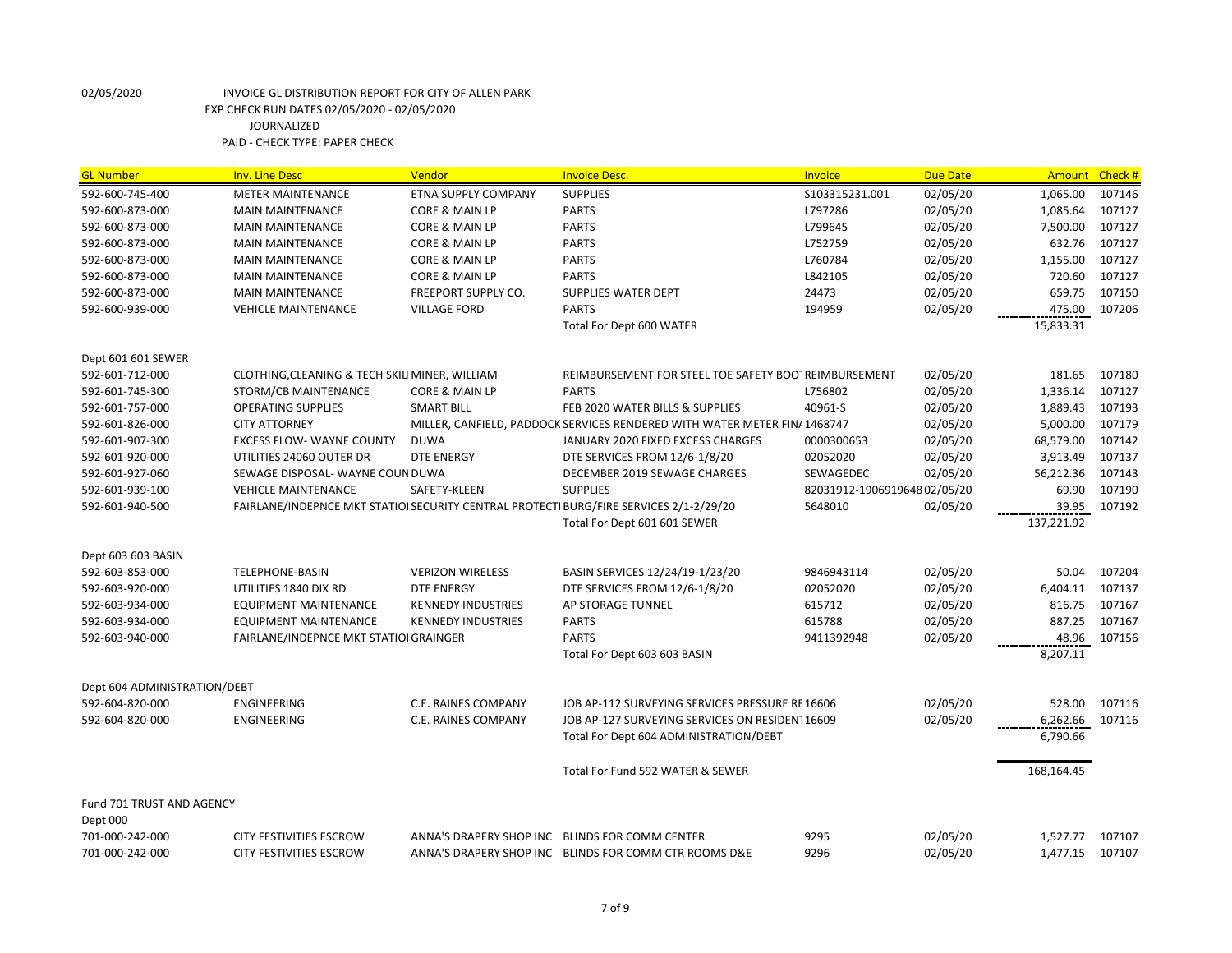| <b>GL Number</b>                    | <b>Inv. Line Desc</b>                | Vendor                      | <b>Invoice Desc.</b>                                                              | Invoice                | <b>Due Date</b> | Amount Check # |        |
|-------------------------------------|--------------------------------------|-----------------------------|-----------------------------------------------------------------------------------|------------------------|-----------------|----------------|--------|
| 701-000-242-000                     | <b>CITY FESTIVITIES ESCROW</b>       | <b>GAWORECKI, TINA</b>      | CART GO DADDY 5 YR RENEWAL                                                        | REIMBURSEMENT          | 02/05/20        | 105.85         | 107152 |
| 701-000-242-000                     | <b>CITY FESTIVITIES ESCROW</b>       | <b>STREICHER'S</b>          | POLICE SUPPLIES                                                                   | 11409138               | 02/05/20        | 722.97         | 107195 |
| 701-000-242-000                     | <b>CITY FESTIVITIES ESCROW</b>       | <b>TRIAD SERVICE CENTER</b> | <b>FLOOR MACHINE PARKS &amp; REC</b>                                              | S00000683-1            | 02/05/20        | 3,500.00       | 107201 |
| 701-000-242-000                     | <b>CITY FESTIVITIES ESCROW</b>       | WHERE THE SHOWS ARE         | LISTEING OF SHOW INFO FOR AP STREET FAIR 31634                                    |                        | 02/05/20        | 35.00          | 107208 |
| 701-000-245-000                     | <b>PARKS &amp; RECREATION ESCROW</b> | <b>DETROIT PISTONS</b>      | WINTER 2019-2020 DET PISTONS ACADEMY                                              | 2019-2020              | 02/05/20        | 7,000.00       | 107131 |
| 701-000-245-000                     | <b>PARKS &amp; RECREATION ESCROW</b> | <b>JIM'S SPORTSWEAR</b>     | YOUTH BASKETBALL JERSEYS                                                          | 1296                   | 02/05/20        | 2,400.00       | 107162 |
| 701-000-246-500                     | <b>ENGINEERING ESCROW</b>            | <b>BUCCILLI GROUP, LLC</b>  | INSPECTIONS SERVICES CHICK FIL-A                                                  | 3832                   | 02/05/20        | 540.00         | 107113 |
| 701-000-249-000                     | <b>FLOWER BED ESCROW</b>             | <b>24TH DISTRICT COURT</b>  | FLOWERS WATERED FROM JUNE-SEPT 2019 FO DC WORK PROG                               |                        | 02/05/20        | 1,600.00       | 107102 |
|                                     |                                      |                             | Total For Dept 000                                                                |                        |                 | 18,908.74      |        |
|                                     |                                      |                             | Total For Fund 701 TRUST AND AGENCY                                               |                        |                 | 18,908.74      |        |
| Fund 703 SCHOOL AND COUNTY TAX FUND |                                      |                             |                                                                                   |                        |                 |                |        |
| Dept 000                            |                                      |                             |                                                                                   |                        |                 |                |        |
| 703-000-225-009                     | DUE TO SCHOOLS OPERATING             |                             | ALLEN PARK PUBLIC SCHOOLS TAX DISTRIBUTION THRU 2/1/20                            | <b>TAX THRU 2/1/20</b> | 02/05/20        | 15,249.91      | 1749   |
| 703-000-235-000                     |                                      |                             | DUE TO WAYNE CO.-COMM. COLLIWAYNE COUNTY TREASURER TAX DISTRIBUTION THRU 2/1/20   | <b>TAX THRU 2/1/20</b> | 02/05/20        | 306,215.31     | 1753   |
| 703-000-236-000                     | DUE TO WAYNE CO. - RESA/ISD          |                             | WAYNE COUNTY TREASURER TAX DISTRIBUTION THRU 2/1/20                               | <b>TAX THRU 2/1/20</b> | 02/05/20        | 12,328.33      | 1753   |
| 703-000-237-000                     | DUE TO WAYNE CO.- H.C.M.A.           |                             | WAYNE COUNTY TREASURER TAX DISTRIBUTION THRU 2/1/20                               | <b>TAX THRU 2/1/20</b> | 02/05/20        | 19,999.48      | 1753   |
| 703-000-239-000                     | DUE TO WAYNE CO. - VET               |                             | WAYNE COUNTY TREASURER TAX DISTRIBUTION THRU 2/1/20                               | <b>TAX THRU 2/1/20</b> | 02/05/20        | 3,473.56       | 1753   |
| 703-000-240-000                     | DUE TO WAYNE CO. - S.E.T.            |                             | WAYNE COUNTY TREASURER TAX DISTRIBUTION THRU 2/1/20                               | <b>TAX THRU 2/1/20</b> | 02/05/20        | 6,799.69       | 1753   |
| 703-000-241-000                     | DUE TO WAYNE CO.-OPERATING           |                             | WAYNE COUNTY TREASURER TAX DISTRIBUTION THRU 2/1/20                               | <b>TAX THRU 2/1/20</b> | 02/05/20        | 96,435.55      | 1753   |
| 703-000-242-000                     |                                      |                             | DUE TO WAYNE CO.-TRANSIT AUTI WAYNE COUNTY TREASURER TAX DISTRIBUTION THRU 2/1/20 | <b>TAX THRU 2/1/20</b> | 02/05/20        | 94,399.74      | 1753   |
| 703-000-243-000                     | DUE TO WAYNE CO.-PARKS               |                             | WAYNE COUNTY TREASURER TAX DISTRIBUTION THRU 2/1/20                               | <b>TAX THRU 2/1/20</b> | 02/05/20        | 23,230.89      | 1753   |
| 703-000-243-100                     | DUE TO WAYNE COUNTY - ZOO            |                             | WAYNE COUNTY TREASURER TAX DISTRIBUTION THRU 2/1/20                               | <b>TAX THRU 2/1/20</b> | 02/05/20        | 9,445.75       | 1753   |
| 703-000-243-200                     | DUE TO WAYNE CTY - ARTS (DIA)        |                             | WAYNE COUNTY TREASURER TAX DISTRIBUTION THRU 2/1/20                               | <b>TAX THRU 2/1/20</b> | 02/05/20        | 18,894.66      | 1753   |
| 703-000-243-300                     | DUE TO WAYNE CTY - JAILS             |                             | WAYNE COUNTY TREASURER TAX DISTRIBUTION THRU 2/1/20                               | <b>TAX THRU 2/1/20</b> | 02/05/20        | 88,636.01      | 1753   |
| 703-000-275-000                     | <b>REFUNDABLE TAXES</b>              | SMITH, GERALDINE            | 2019 Win Tax Refund 30 010 01 0226 000                                            | 30010010226000         | 02/05/20        | 14.72          | 1750   |
| 703-000-275-000                     | <b>REFUNDABLE TAXES</b>              | SMITH, KATHRYN              | 2019 Sum Tax Refund 30 023 01 0076 002                                            | 30023010076002         | 02/05/20        | 29.44          | 1751   |
| 703-000-275-000                     | REFUNDABLE TAXES                     | SIKINA, SHARON              | 2019 Win Tax Refund 30 015 03 0247 000                                            | 30015030247000         | 02/05/20        | 458.31         | 1752   |
|                                     |                                      |                             | Total For Dept 000                                                                |                        |                 | 695,611.35     |        |
|                                     |                                      |                             | Total For Fund 703 SCHOOL AND COUNTY TAX FUND                                     |                        |                 | 695,611.35     |        |
|                                     |                                      |                             |                                                                                   |                        |                 |                |        |
|                                     |                                      | Fund Totals:                | Fund 101 GENERAL FUND                                                             |                        |                 | 143,860.77     |        |
|                                     |                                      |                             | Fund 202 MAJOR STREET FUND                                                        |                        |                 | 19,191.94      |        |
|                                     |                                      |                             | Fund 203 LOCAL STREET FUND                                                        |                        |                 | 28,850.36      |        |
|                                     |                                      |                             |                                                                                   |                        |                 |                |        |
|                                     |                                      |                             | <b>Fund 249 BUILDING FUND</b>                                                     |                        |                 | 4,641.90       |        |

Fund 250 DDA OPERATING 69,478.38 Fund 271 LIBRARY 8,531.98